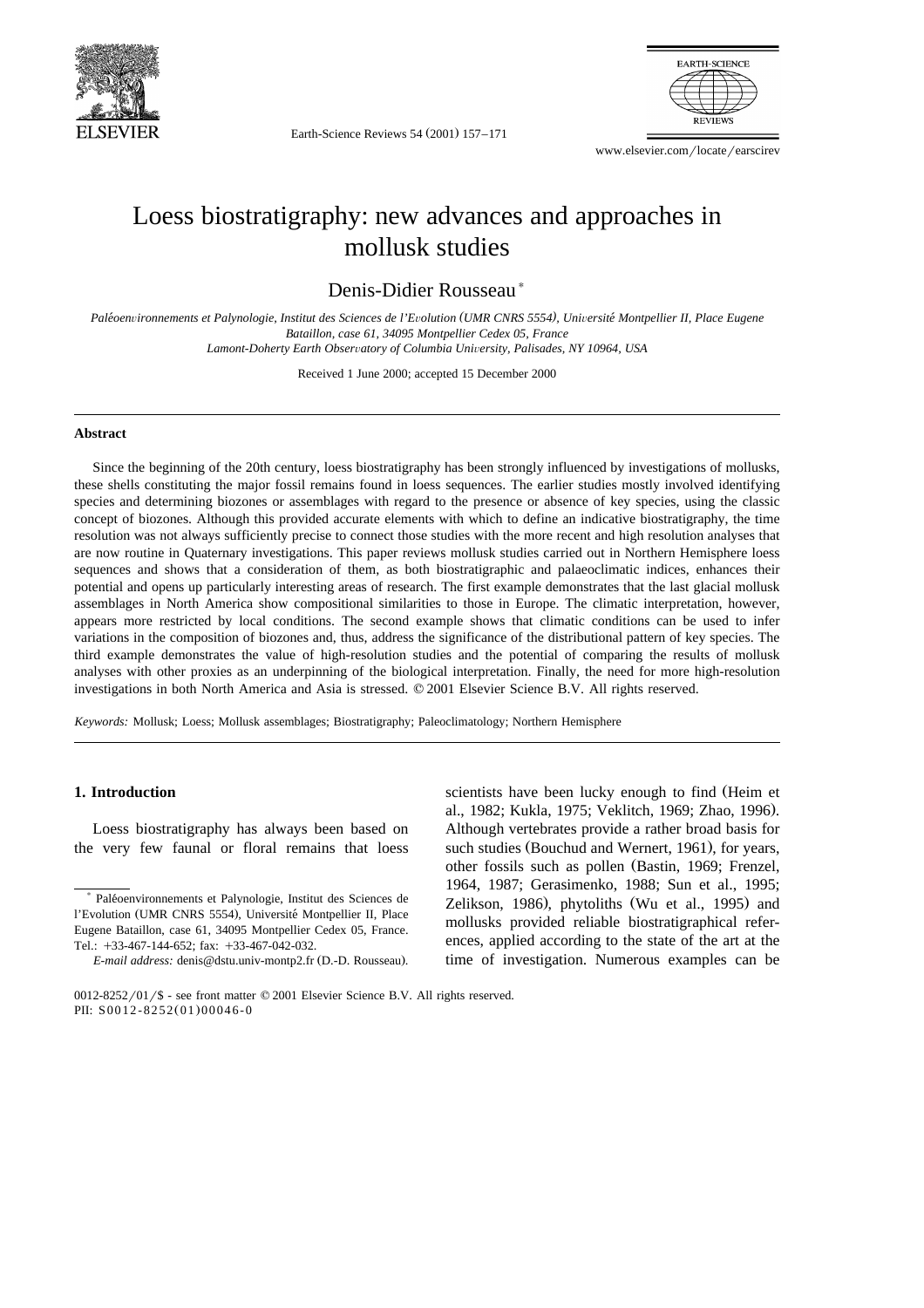cited in Europe, in the Great Plains of North America and even China, where mollusk assemblages were, and are still, intensively studied. In Europe, it is clear that the investigations of the mollusk fauna carried out in western, central and eastern Europe have provided a reliable picture of conditions across this extensive area (Alexandrowicz, 1985, 1986; Alexandrowicz et al., 1989; Grossu, 1957; Kovanda, 1979; Krolopp, 1995; Lozek, 1964, 1965, 1966, 1969, 1990; Mazenot, 1951, 1953, 1956, 1957, 1959; Mazenot and Cailleux, 1957; Preece, 1990; Puisségur, 1978; Rousseau, 1986, 1987a,b, 1990, 1991; Rousseau and Puisségur, 1988, 1990; Rousseau et al., 2000; Sala, 1990; Wagner, 1979a,b,c; Wernert, 1949, 1955, 1957). In the USA, several investigators have concentrated on the Great Plains (Frankel, 1956a,b; Leonard, 1952, 1959; Rousseau and Kukla, 1994). In contrast, surprisingly few workers have so far investigated the mollusk assemblages of China (Chen et al., 1982; Keen, 1995; Rousseau and Wu, 1997, 1999; Wu et al., 1996).

The old concept of biostratigraphical zonation has been widely used to study the succession of biological units and to correlate between deposits. This was mainly achieved by palynological studies, although pollen grains are by no means well preserved in many loess–palaeosol sequences. Biostratigraphic zones have also been designed on the basis of mollusk studies and have allowed precise correlations, both between different sequences within a single region and between different regions. Index taxa provide some information on the age of the deposits with respect to their first or last occurrences, as widely practiced in classic biostratigraphy. They can also provide information about the general environmental conditions occurring in a specified region. However, the age information is generally rather crude and, in a way, old fashioned when still used. This includes examples even by the author of the present review.

The aim of this paper is to review some previous biostratigraphical studies of mollusks in the loess of



Fig. 1. Distribution of the loess sediment (from Pecsi, 1990, modified); 1, 2, 3 examples are discussed in the text; (a) loess sediments, (b) loess derivates sediments.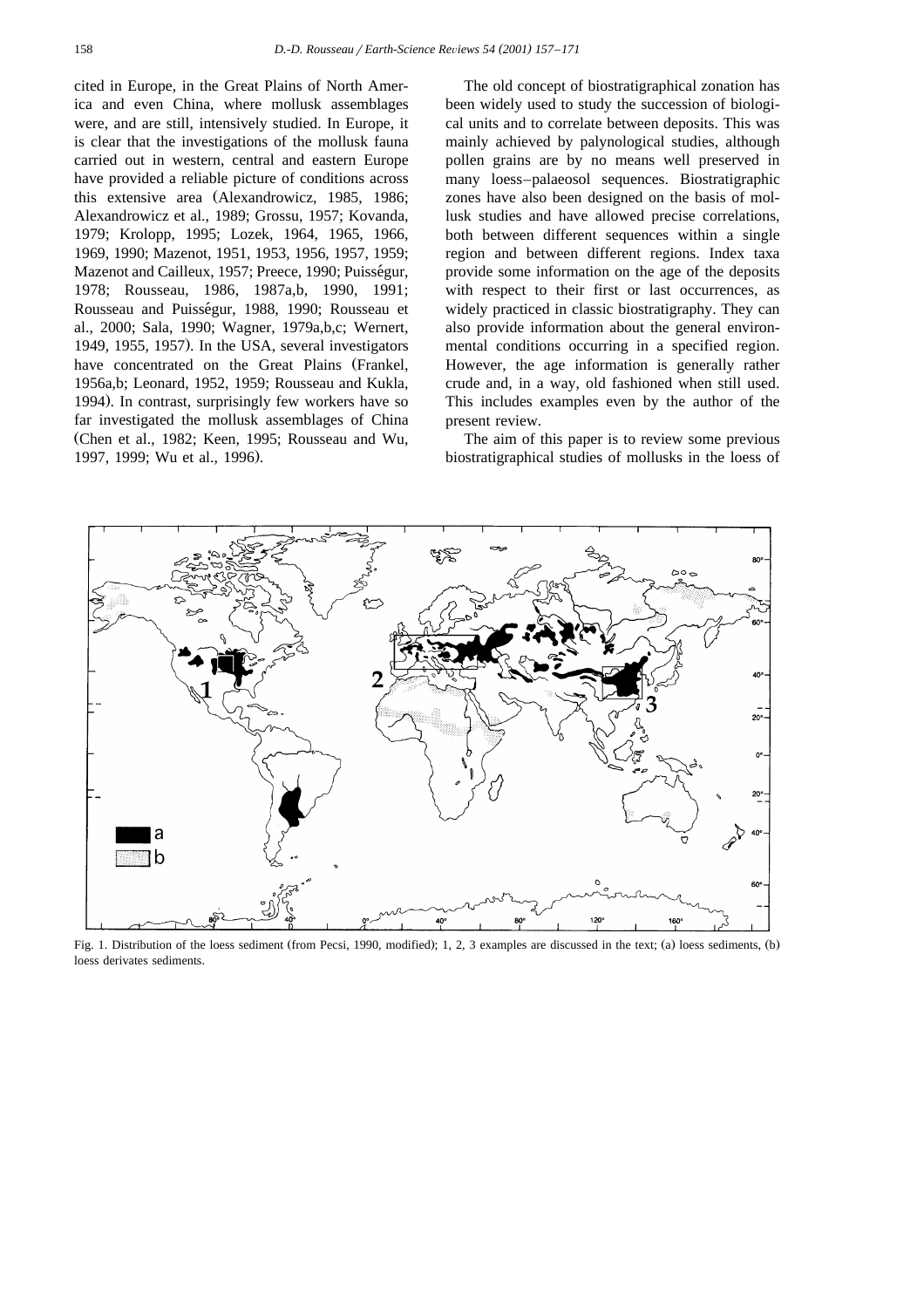the Northern Hemisphere  $(Fig. 1)$ , and to consider how their principal results, especially in high-resolution studies, can provide as 'added value' in terms of the biostratigraphy of loess sequences.

# **2. Basic biozonation: an example from the Great Plains of North America**

The Upper Pleistocene loess deposits in the Great Plains are represented by the Peoria Silt, overlying the Gilman Canyon  $(^{14}C$  ages around 20–24 kyears) and Sangamonian (last interglacial) geosols. The Peoria Silt is a loess unit composed of three sub-units: a lower loess, bedded layers (intercalation of loams and pseudo-gleys) and an upper loess. Mollusk shells are very abundant and rather well preserved. This allowed the definition of an Upper Pleistocene biostratigraphy for the aeolian deposits of the Great Plains on the basis of the occurrence of identified species within the established stratigraphical units, i.e. *Discus shimeki*, *D. cronkhitei*, *Columella alticola*, (Table 1) (Leonard, 1952). Frankel (1956a,b), reinvestigating the loess deposits of Nebraska and Kansas, indicated a change in the mollusk content from the bottom to the top of the Upper Pleistocene. Leonard (1959) determined two main mollusk zones. As noted by Frankel, these biozones, named Iowan and Tazewellian, show an increase in species richness with a larger number of individuals in the upper zone. Such observations permitted correlation from place to place of the different outcrops of the Peoria Silt right across the Great Plains basin. Leonard (1959) also discussed the ecological significance of these two mollusk zones. He reported on the older one (Iowan) from Kansas, Oklahoma, northern Texas and Nebraska, and the younger one (Tazewellian) from Kansas, southern and central Nebraska, western Iowa and central Illinois. However, because the aim of the study was mostly to refine the biostratigraphy of the Great Plains, this ruled out any precise interpretation in terms of past environmental or climatic changes. More recent high-resolution sampling of the Peoria Silt in Eustis (Nebraska), where the thickness is significant, has provided some insight into this problem (Rousseau and Kukla, 1994).

In Eustis, three main mollusk zones (MZ) were distinguished and named MZ 1, MZ 2 and MZ 3 according to the diversity, abundance and the species content of the mollusk assemblages. They correspond with the zonation described earlier by Leonard  $(1952)$  in Kansas (Fig. 2). The wide distribution of the zones, and the similarity of the species content from place to place, show that they represent well defined biostratigraphic units that reflect particular environmental conditions that are relatively uniform over large expanses of the Great Plains. The composition of mollusk assemblages in MZ 1 and MZ 3 is, however, strikingly reminiscent of the pleniglacial assemblages of the European loess belt. The older community of a grassland environment could be compared with the European low diversity loesssteppe *Pupilla* association (Lozek, 1964; Puisségur, 1976; Rousseau, 1987b). The assemblage of the younger zone (MZ 3) shows more species and individuals, more diversity, and an environment in which some sparse arboreal vegetation is present. It can be compared with the European tundra-like *Columella* associations, in which the boreal *C. columella* and the boreo-alpine *Vertigo genesii*, among others, are well represented. In North America, *C. alticola* represents similar ecological characteristics to *C. columella* in Europe.

The extensive distribution of the Iowan and Tazewellian faunal zones in the Great Plains implies also that the results from the Eustis section do not reflect merely local microclimatic variation. They show changes of more general regional significance, expressed through the correspondence analysis of the species counts at Eustis. In this study, this method involved the simultaneous analysis of the species counts and the mollusk assemblages. It permits the determination of the species and the assemblages, which are weighted according to the general variability and, thus, are the most significant for use as environmental indices (Rousseau, 1987b). The results indicate that the maximum cooling appeared in mid-sequence, and that a trend towards decreasing moisture occurred from the bottom to the top the sequence. The deposition of the Peoria Silt in the Eustis sequence took place when both Laurentide and Cordilleran ice sheets expanded, reaching their maximum extent at around 18,000 years B.P. (Andrews, 1987; Hughes, 1987) followed by retreat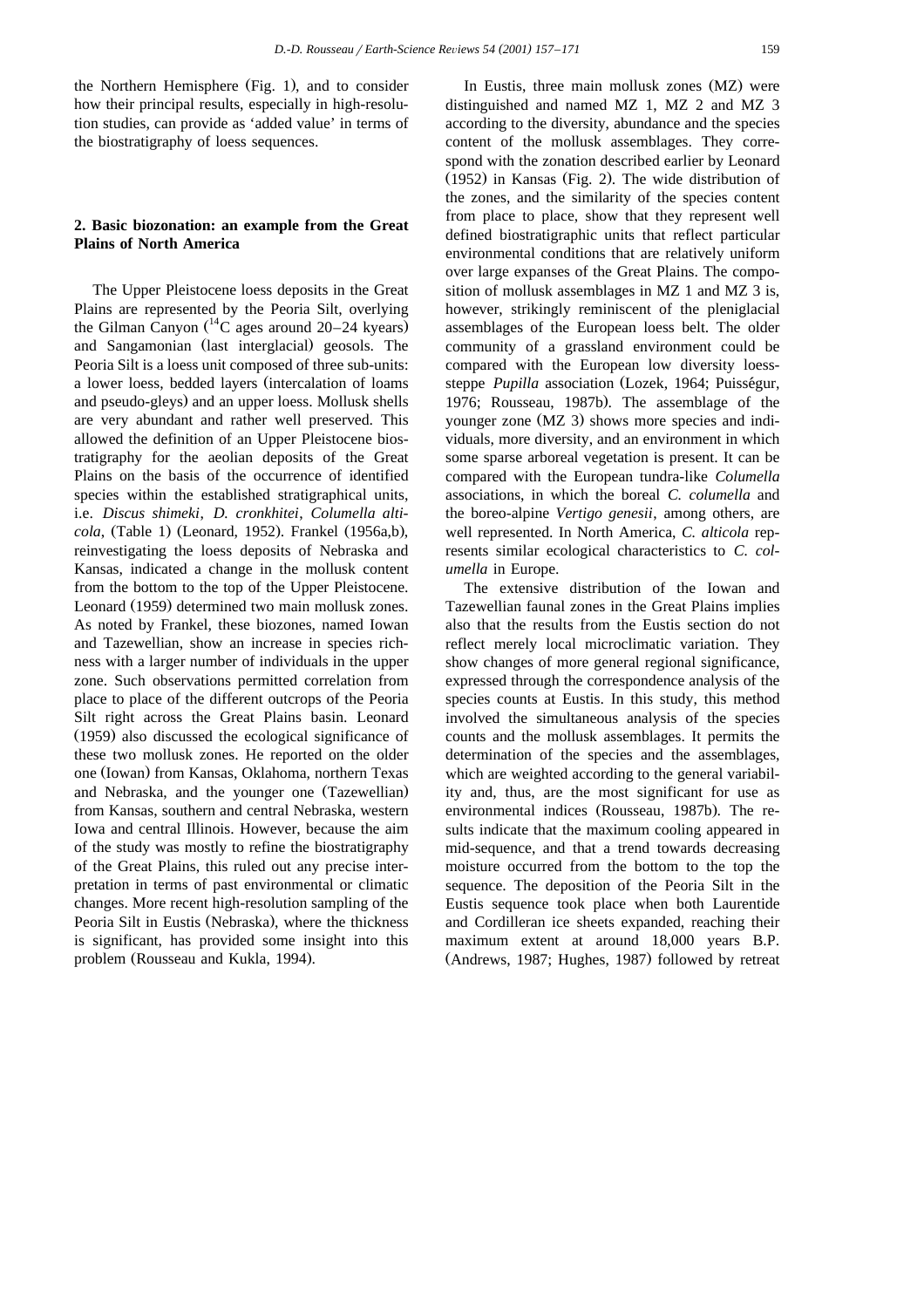#### Table 1

Biostratigraphy of Crete–Loveland gravels, sands and silts (Illinoian age), lower (Iowan) and upper (Tazwellian) faunal zones of the Peoria loess (Wisconsinan age) and Bignell loess (post-Bradyan age) (from Leonard, 1952, modified)

| Species                    | Crete-   | Peoria- | Peoria- | Bignell |
|----------------------------|----------|---------|---------|---------|
|                            | Loveland | lower   | upper   |         |
| Anguispira alternata       |          |         |         |         |
| Stenotrema monodon aliciae |          |         |         |         |
| Trodopsis albolabris       |          |         |         |         |
| Vallonia pulchella         |          |         |         |         |
| Gastrocopta armifera       |          |         |         |         |
| Hendersonia occulta        |          |         |         |         |
| Succinea grosvenori        |          |         |         |         |
| S. ovalis                  |          |         |         |         |
| Hawaiia minuscula          |          |         |         |         |
| Heliodiscus parallelus     |          |         |         |         |
| G. holzingeri              |          |         |         |         |
| C. alticola                |          |         |         |         |
| Striatura milium           |          |         |         |         |
| Vertigo coloradensis       |          |         |         |         |
| Ver. modesta               |          |         |         |         |
| Carychium axiguum          |          |         |         |         |
| Cionella lubrica           |          |         |         |         |
| Pupilla blandi             |          |         |         |         |
| D. cronkhitei              |          |         |         |         |
| D. shimeki                 |          |         |         |         |
| Ver. tridentata            |          |         |         |         |
| Euconulus fulvus           |          |         |         |         |
| H. singleyanus             |          |         |         |         |
| Ver. gouldi paradoxa       |          |         |         |         |
| Ver. milium                |          |         |         |         |
| Deroceras laeve            |          |         |         |         |
| P. muscorum                |          |         |         |         |
| Retinella electrina        |          |         |         |         |
| Zonitoides arboreus        |          |         |         |         |
| V. gracilicosta            |          |         |         |         |
| S. avara                   |          |         |         |         |
| Helisoma trivolvis         |          |         |         |         |
| Pupoides albilabris        |          |         |         |         |
| Strobilops labyrinthica    |          |         |         |         |
| Car. perexiguum            |          |         |         |         |
| G. cristata                |          |         |         |         |
| G. tappaniana              |          |         |         |         |
| Str. sparsicosta           |          |         |         |         |
| Ver. ovata                 |          |         |         |         |

(Fig. 2). The growth in ice volume required low temperature, but also an adequate moisture supply, both indicated by the MZ 1 and MZ 2 environments in the periglacial area of the Nebraskan loess hills. Thus, while the first two mollusk zones in Eustis are indicative of relatively high annual precipitation and milder temperatures, the upper MZ 3 shows that cold

and relatively dry conditions paralleled the ice retreat. However, these interpretations must be regarded with extreme caution because they relate to only one sequence. Temperature reconstructions appear significant in terms of ice behaviour, while moisture levels appear to conform with regional climatic conditions.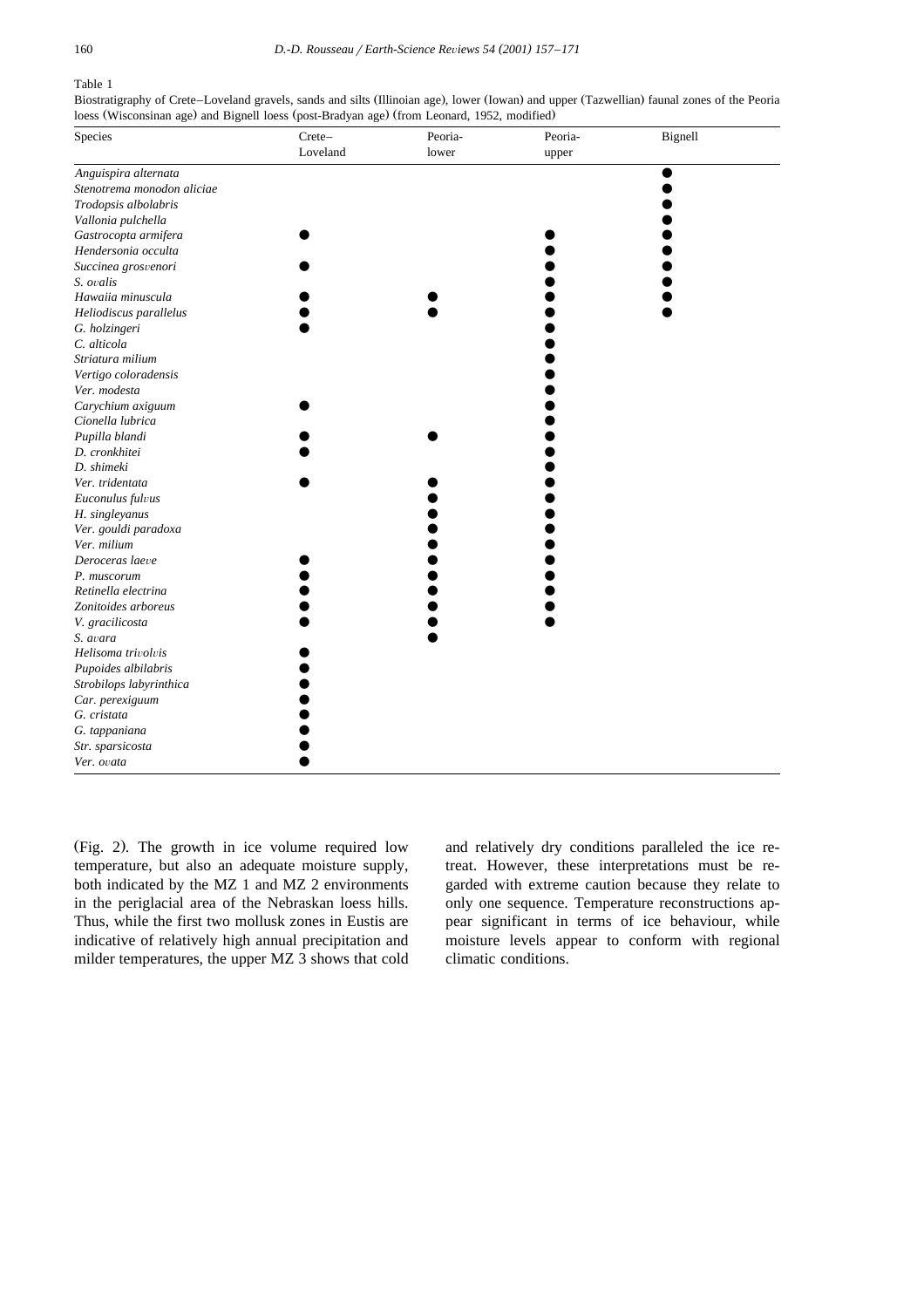

Fig. 2. Time series of the Eustis (Nebraska) Upper Pleistocene sequence. Mollusk zones identified. The temperature and moisture gradients are derived from correspondence analysis of the mollusk assemblages and comparison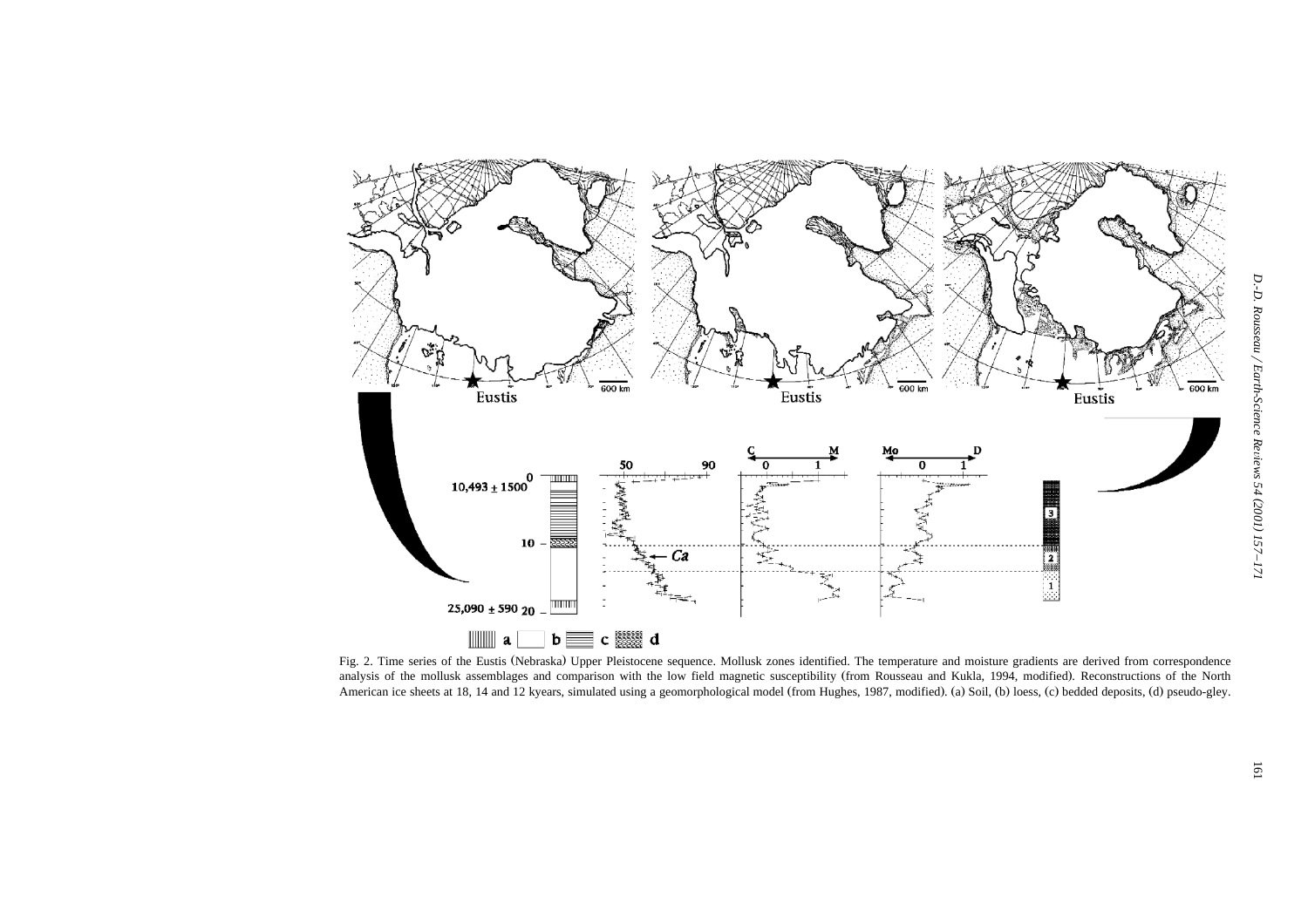# **3. Comparison between different units**

Contrary to the pleniglacial assemblages in the Great Plains of North America, the species composition of the mollusk assemblages in the loess deposits of western Europe is always of poorer diversity than in central Europe (Fig. 3). These two main cold assemblages, i.e. the *Pupilla* and the *Columella* communities, essentially correspond to loess steppe and tundra-like environments, respectively. However, the presence or absence of some characteristic

species, when comparing the two assemblages of the main regions, suggests an interpretation implying precipitation or temperature variations over Europe rather than accepting the concept of a central origin, as mentioned by Lozek (1964).

The general climate during the Last Pleniglacial in the European loess belt can be compared to the present climate of the cold temperate latitudes of the Earth. Temperature contrasts are important, with long, cold winters, followed by a brief thermal break corresponding to summer, with temperatures higher



Fig. 3. Comparison of the upper Pleistocene mollusk sequences in western and central European loess series (from Lozek, 1969, modified). Lithology:  $(1)$  chernozem,  $(2)$  initial stage of a chernozem,  $(3)$  brown leached soil,  $(4)$  type brown soil,  $(5)$  soil slightly decalcified,  $(6)$  grey horizon of the loess,  $(7)$  typical loess,  $(8)$  colluvium,  $(9)$  reworked loess,  $(10)$  pellet sands,  $(11)$  humic soils,  $(12)$  horizons slightly deformed by solifluction, (13) soils deformed by solifluction. H—Holocene, R—Rissian, PK—soil pedocomplex. Mollusk assemblages. Col.—Col*umella*, Pup.—*Pupilla*, H.st.—*Helicopsis striata*, C.tri.—*Chondrula tridens*, B.fru.—*Bradybaena fruticum*, H.—*Helix*, H.ba.—*Helicigona banatica*. Interst.—Interstadial., Intergla.—Interglacial.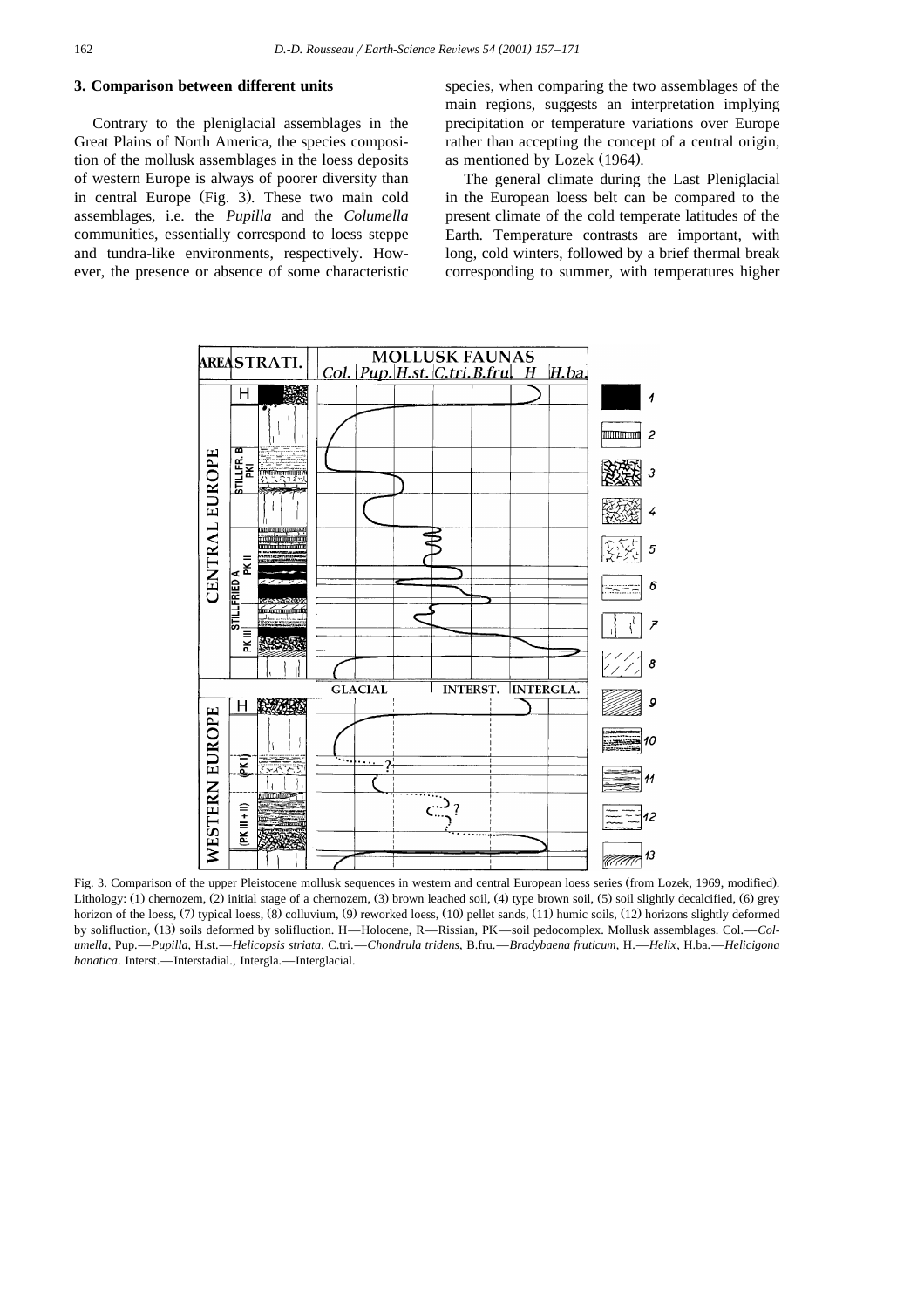than  $10^{\circ}$ C. This is in agreement with Berger's (1979, 1988) reconstruction of past insolation. The precipitation regime is continental. Appropriate distinctions must be made between oceanic and continental facies with respect to relative exposure, notably the western or eastern maritime regions and the continental interior, a clear constraining factor affecting the precipitation regime.

A review of the localities where Weichselian cold climate mollusk faunas occur, in western France and Britain, shows that the tundra-like assemblage, typified by *C. columella*, spread to the extreme western parts of the continent in sheltered site (Bréhat, Jersey, north of France, England: Rousseau et al., 1990.

(Fig. 4). In comparison with central European faunas of the same type, however, those of western Europe are impoverished in terms of species numbers leading to two different domains being recognized.

The investigations of Lozek (1968) and Kukla  $(1977)$  indicate that the loess of the European belt originated under cold, continental climatic conditions with long, severe, but relatively dry winters, followed by humid and fairly warm conditions, followed by a dry phase that persisted until the next winter. In fact, these interpretations apply only to central Europe. The differentiation between western and central European mollusk assemblages implies that these interpretations cannot be strictly applied to



Fig. 4. Distribution of the loess sediment over Europe with reconstruction of the continental ice caps. The dots correspond to mollusk sequences reviewed in Rousseau et al. (1990). The grey oblique zone indicates the boundary between the two discussed mollusk domains corresponding to poor pleniglacial faunas towards the west and highly diverse pleniglacial faunas eastward. Stratigraphy, climatic and environmental variations of Achenheim, and pleniglacial biomes evolution with particular emphasis on *P. loessica* (figured at the bottom from Lozek, 1990) and V. tenuilabris (figured near the top from Lozek, 1990) in Achenheim (from Rousseau, 1986, modified). The black arrows indicate the main wind direction. (1) Loess, (2) last glacial advance, (3) maximum glacial advance. Lithology: (a) loess, (b) bedded formations, (c) colluvium, (d) fluviatile sands, (e) humic soils, (f) Bt soil horizon, (g) frost wedges.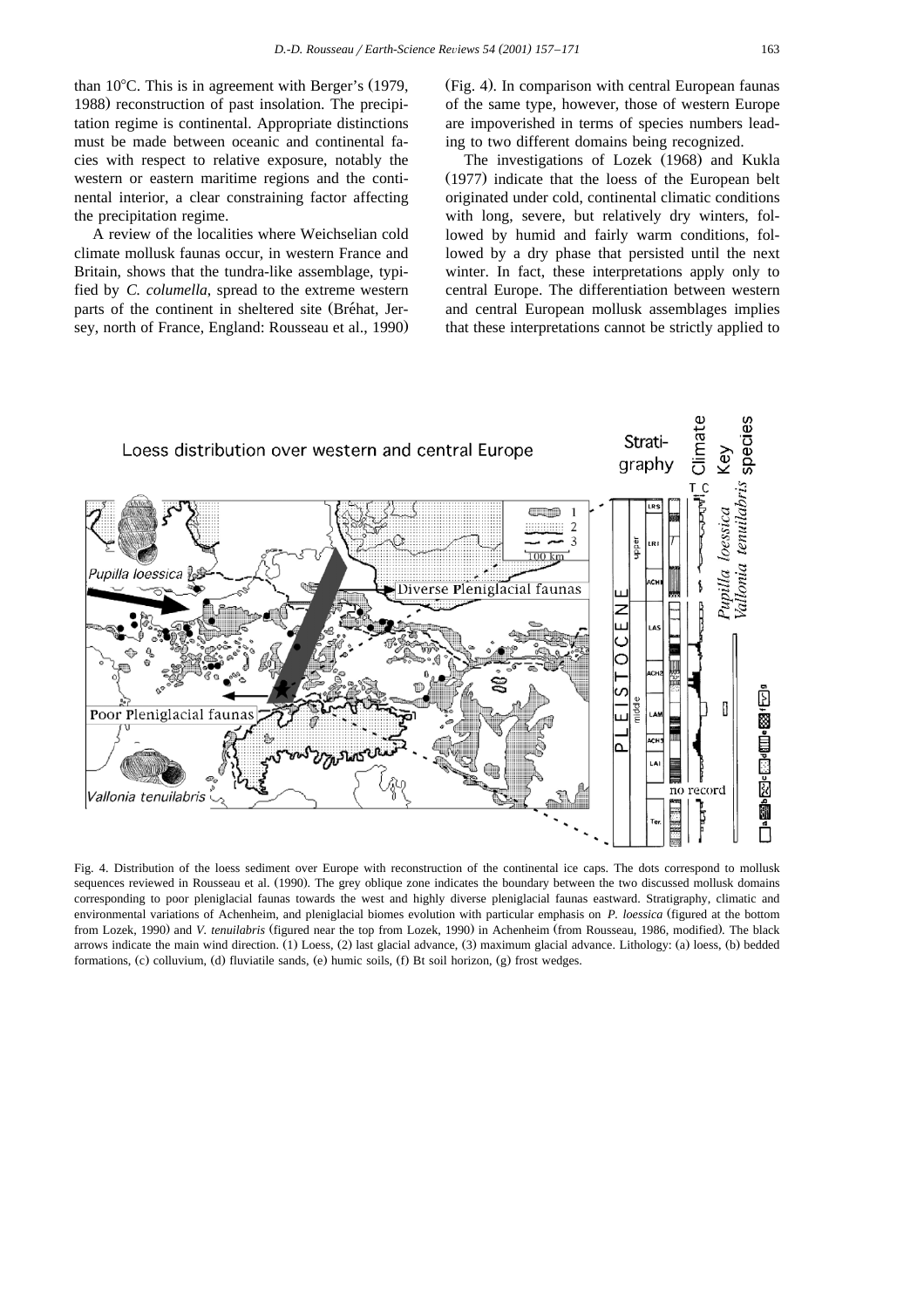the whole of Europe. Other data provide complementary support for this interpretation. These include the following.

(a) Lautridou's investigations in Normandy and Brittany determined that, for the last climatic cycle, westerly winds contributed significantly to loess sedimentation in this region. He concluded (Lautridou, 1985) that summers were moist and cloudy during the pleniglacial. Furthermore, Lautridou and Sommé's (1981) investigations on fossil ice-wedges show that deep and continuous permafrost was present during the Weichselian glacial in western Europe. Pursuing this line of research, Van Vliet-Lanoë (1988) has investigated the Weichselian European permafrost in some detail. She concludes that, taking into account field experience in the Arctic, the physical limits relevant to existing permafrost cannot be applied in the same terms for the last western European Pleniglacial. Rather, she explains the occurrence of continuous permafrost in this part of midlatitude Europe in terms of relative moisture and low insolation levels.

(b) Joussaume's  $(1989)$  results of the modelling of the last glacial maximum indicate the occurrence:  $(1)$ of the strongest cooling in western Europe;  $(2)$  of high precipitation during both winter and summer in western Europe with strong westerly winds; and (3). of a warming in central Europe. These results are partly supported by Thompson Webb et al. (1993) who also indicate drier conditions in eastern Europe. However, a disagreement remains concerning temperature reconstructions.

The period for vegetation and land snails development was less favorable westwards than eastwards. However, given that moisture is also a major limiting factor in land and snail development (Rousseau, 1989), greater precipitation towards the west apparently led to a degree of selection among the tolerant cold species. Thus, the impoverishment of Upper Pleistocene pleniglacial faunas from east to west seems to have corresponded with increasing atmospheric moisture or precipitation, at least during the growth interval. Such an interpretation appears as paradox. For a vegetal point of view, a steppe formation, represented by a *Pupilla* assemblage, would indicate low precipitation with a strong evaporation, whereas tundra, represented by a *Columella* assemblage, would imply low precipitation with almost no

evaporation. Thus, a discrepancy appears to exist between vegetation and mollusk evidence that cannot be tested, because pollen is not recorded in sufficient concentrations within the studied loess sequences. This might then be regarded as a limitation on the use of mollusks in environmental reconstruction, but this question is given further consideration below.

The mollusk dynamics of the Pleniglacial within the last climatic cycle can be thus considered as a model that is testable using long-term extrapolation, i.e. the four last cycles. This takes into account that, in the Achenheim sequence (a key reference site in the Rhine valley), the analysis of the malacofauna has demonstrated that each climatic cycle has its own course and characteristics (Rousseau, 1987b, 1991) (Fig. 4). When reviewing the numerous mollusk studies from Upper Pleistocene sequences in Northwestern Europe, Rousseau et al. (1990) noticed that *P. loessica* and *Vallonia tenuilabris* are never mentioned. Furthermore, *C. columella*, *P. alpicola*, *Vertigo parcedentata* and *Ver. genesii* are always present in central European deposits, dating from the Middle Pleistocene to the Late-Glacial, whereas a variable distribution is indicated for western Europe. The investigation by Rousseau et al. (1990) concluded that *P. loessica* and *V. tenuilabris* (Fig. 4) are biogeographical and biostratigraphical indicators of domains, the extent of which varied during the Pleistocene. In fact, studies of the Pleniglacial mollusk dynamics in Europe over different cycles suggest that it is vital to consider both the occurrence of climatic events and the location of the analyzed loess sites with respect to the southern limits of Scandinavian ice cap.

It is important to emphasize that the *Pupilla* assemblages seem to be associated with the amount of precipitation to a greater degree than those of *Columella*, a situation similar to that found in the Great Plains, where the *Columella* assemblage occurs on top of the loess sequence at a time when the conditions were at their driest. Although *C. columella* is generally interpreted as a moisture-demanding species, the view can be taken that the *Columella* assemblage might correspond rather more with a decrease in precipitation. One element in such an interpretation can be derived from looking at the present distribution of *C. columella* in Europe. This species occurs mostly in Scandinavia, in the tundra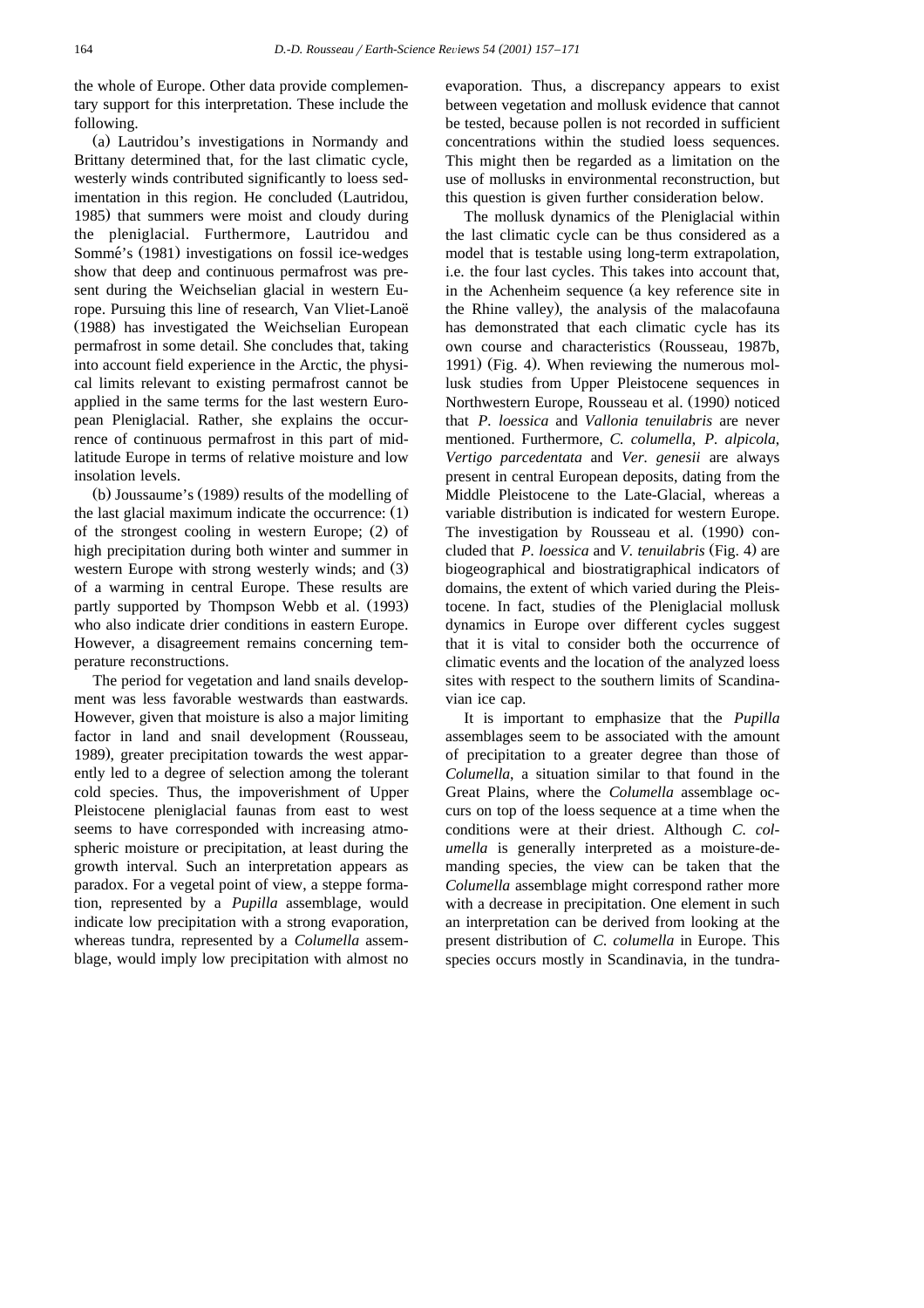mountain environments. Two localities where *C. columella* has been recognized, Kongsvold (62°21'N, 9°37'E—Norway) and Abisko (62°18'N, 18°49'E— Sweden) have an annual precipitation of 473 and 300 mm, respectively. Such precipitation totals might well be considered to be low for a moisture-demanding species. In fact, while the precipitation regime remains low, the determining factor is the availability of moisture at the ground level, a condition driven by a low evaporation.

# 4. "Expanded" biostratigraphy: Chinese loess **mollusk assemblages**

One of the first analyses of the Chinese mollusk assemblages in the thick loess in Shaanxi Province indicated the occurrence of terrestrial species right down the Luochuan sequence, i.e. throughout the complete Quaternary record (Chen et al., 1982). Two main assemblages, the *Cathaica* and the *Metodontia*, were identified and interpreted as corresponding to cold and dry, or warm and wet, environments representing monsoon conditions (Chen et al., 1985) (Fig. 5). However, the time resolution, as presented in Fig.

5, was not high to permit any detailed comparison with other proxies. Subsequent investigations of the Luochuan sequence have since provided extensive material for more precise interpretation and comparison. Studying the variations in time of the particular species *Cathaica* sp*.* and *Metodontia beresowskii*, Wu et al. (1996) interpreted the data as indicating that the peak occurrence of individuals during the last climatic cycle corresponded with global oscillations, as expressed in the Atlantic Ocean record and related to the main phases of iceberg discharge. A similar interpretation was proposed by Porter and An  $(1995)$ , on the basis of grain size analysis in the same region. Considering the mollusk assemblages within the fossil deposits on the basis of the present distribution of identified species, it is possible to show high-resolution variations that may be related to cycles of humidity and aridity.

Identified snail species can be clustered into ecological groups as determined by Rousseau and Wu  $(1997)$ , with the species considered according to their moisture requirements. The xerophilous (taxa living in dry places, exposed to the sun) species consist of *V. tenera*, *P. aeoli*, *Cathaica richtofeni*, *Cat. pulveratrix, and <i>Cat. pulveraticula*. The hy-



Fig. 5. Biostratigraphy and environmental changes reflected by the fossil snails of the upper Luochuan sequence (from Chen et al. 1985, modified).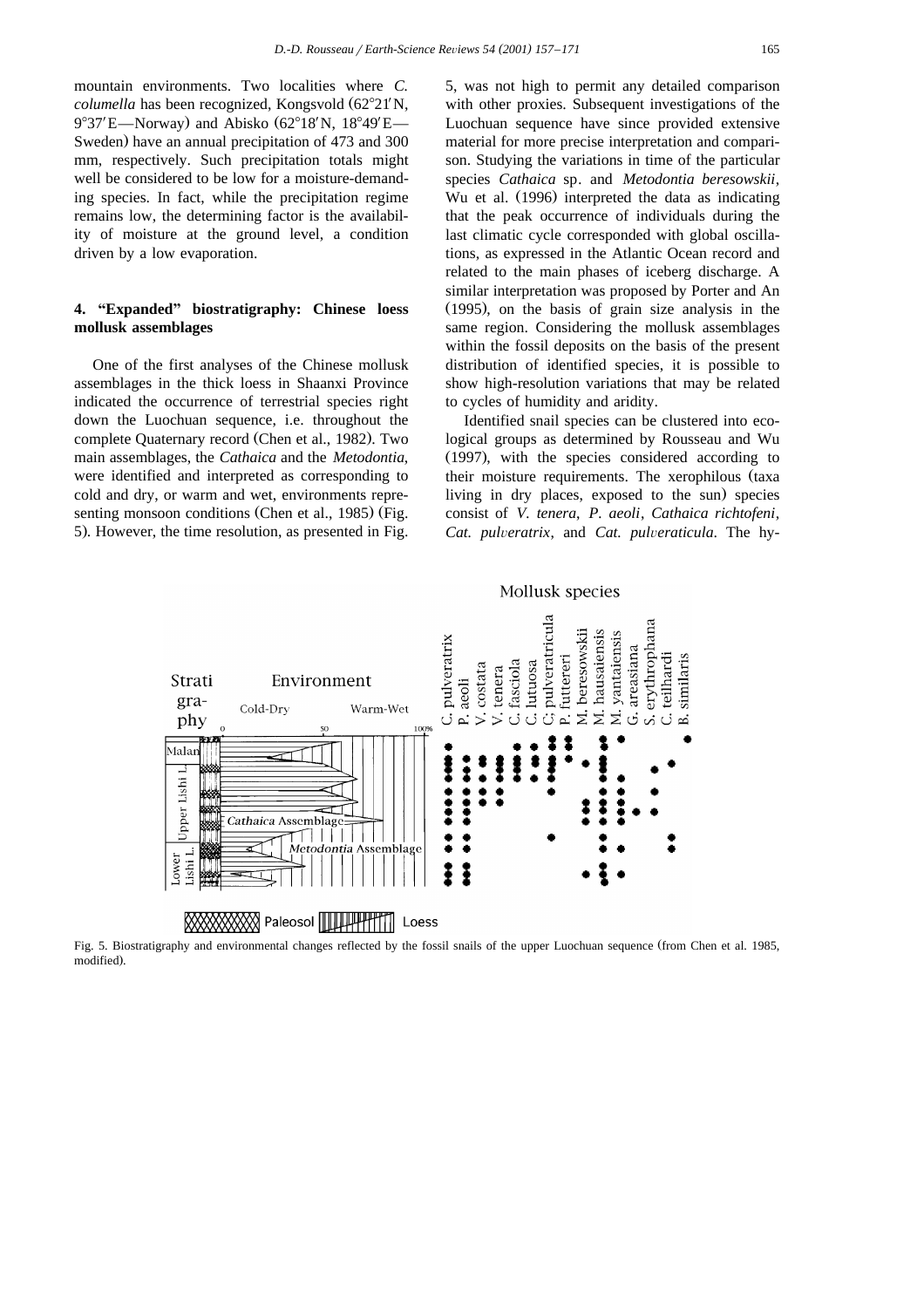grophilous (warmth- and moisture-loving taxa) set includes *Macrochlamys angigyra*, *Opeas striatissimum*, *Vitrea pygmaea*, *Gastrocopta armigerella*, *Punctum orphanum*, *M. yantaiensis*, *M. huaiensis*, *M. beresowski*, *Kaliella lamprocystis* and *Succinea* sp. A third group can be extracted from the previous one, as it includes the species belonging to *Macrochlamys*, *Opeas*, *Vitrea*, *Gastrocopta* and *Punctum*, species that live in particularly warm and wet habitats, and currently distributed in southeastern China (Chen and Gao, 1987; Yen, 1939). Their fossil occurrence in the studied section is an indicator of humid conditions associated with particularly strong summer monsoons.

Using a time scale based on the susceptibility model of Kukla et al. (1988), a comparison of variations in the different groups during the last 244,000 years shows two different scenarios for the S1–L1 (the last climatic cycle) and  $S2-L2$  (the penultimate cycle) intervals (Fig. 6). The total number of individuals is higher in L2–S2 than in the younger sequence. The oriental taxa show maximum values of between about 160,000 and 170,000 years that correspond to the most strongly weathered L2SS2 subunit within the L2 loess. More generally, the L2–S2 sequence shows higher values of the oriental species than is found in  $L1-S1$ , although the variation in the magnetic susceptibility signal indicates the same magnitude in both cycles. The warm and moist species indicate at least three main maxima of small magnitude, labelled 2, 3 and 4, during the interval 10,000–100,000 years. However, the interval 130,000–244,000 years is marked by a strong maximum centered at about 170,000 years, with smaller peaks at about 140,000, 220,000 and 240,000 years. The oriental and hygrophilous taxa indicate similar maxima between 244,000 and 130,000 years, although they differ during the S1–L1 cycle, especially during the deposition of the L1SS1 subunit (Fig. 6). Finally, the xerophilous species show two main maxima, with counts (805 and 585) that are higher in the older sequence than the maximum of about 70,000 years in the younger sequence. Contrary to the situation for the moist taxa, the maxima for these species does not correspond exactly with the minimum readings in the magnetic susceptibility record, the latter being interpreted as representing the coldest conditions. In both the S1–L1 and S2–L2

sequences, changes in the xerophilous species show a lead of about 5,000 years with respect to the changes in the magnetic susceptibility signal in the loess deposits. The converse is true of the moist species (Rousseau and Wu, 1999).

Comparison with other proxy data from pedological or magnetic investigations makes it possible to interpret the Chinese mollusks in terms of monsooninduced indicators. Variations in the hygrophilous, oriental and xerophilous species fit the  $Fe<sub>d</sub>/Fe<sub>t</sub>$  maxima (Guo et al., 1998) calculated from the Changwu sequence  $(100 \text{ km} \text{ far from Luochuan})$ . This endorses the view that phases with increased summer or winter monsoons occurred during the glacial intervals of the last 244,000 years BP. It has been demonstrated in modern environments that conditions detrimental to mollusk development and growth result in low diversity and reduced numbers of identified individuals (Dyduch-Falniowska, 1988; Rousseau et al., 1993). Thus, the differences observed between S2–L2 and S1–L1 sequences can be interpreted, according to these assumptions, as corresponding with times in the younger S1–L1 series that were less favorable for mollusks. This conforms with the work of Hovan et al.  $(1989)$ , suggesting increasing aridity over the region during the past 500,000 years. Other mollusk records exist elsewhere in the Chinese Loess Plateau (Keen, 1995; Wu et al., 1999), but they are not continuous and they concern only the last climatic cycle (Upper Pleistocene).

The snail assemblages at Luochuan, interpreted as belonging to xerophilous, hygrophilous, and oriental groups, record environmental changes related to the monsoon variations. The correspondence between the mollusk and pedological records may indicate that their variations are representative of the Southeast Asia monsoonal regime during the last 244,000 years. If that is the case, potential correlation with monsoon events identified in other "monsoon regions," such as the Indian Ocean and Africa might be considered. An example is provided by the strong monsoon signal yielded by the hygrophilous and oriental mollusk taxa at about 176 kyears in the Luochuan sequence. This corresponds not only with a well expressed monsoon event in the Indian Ocean, but also with the record of the Mediterranean sapropels that are representative of the African monsoon.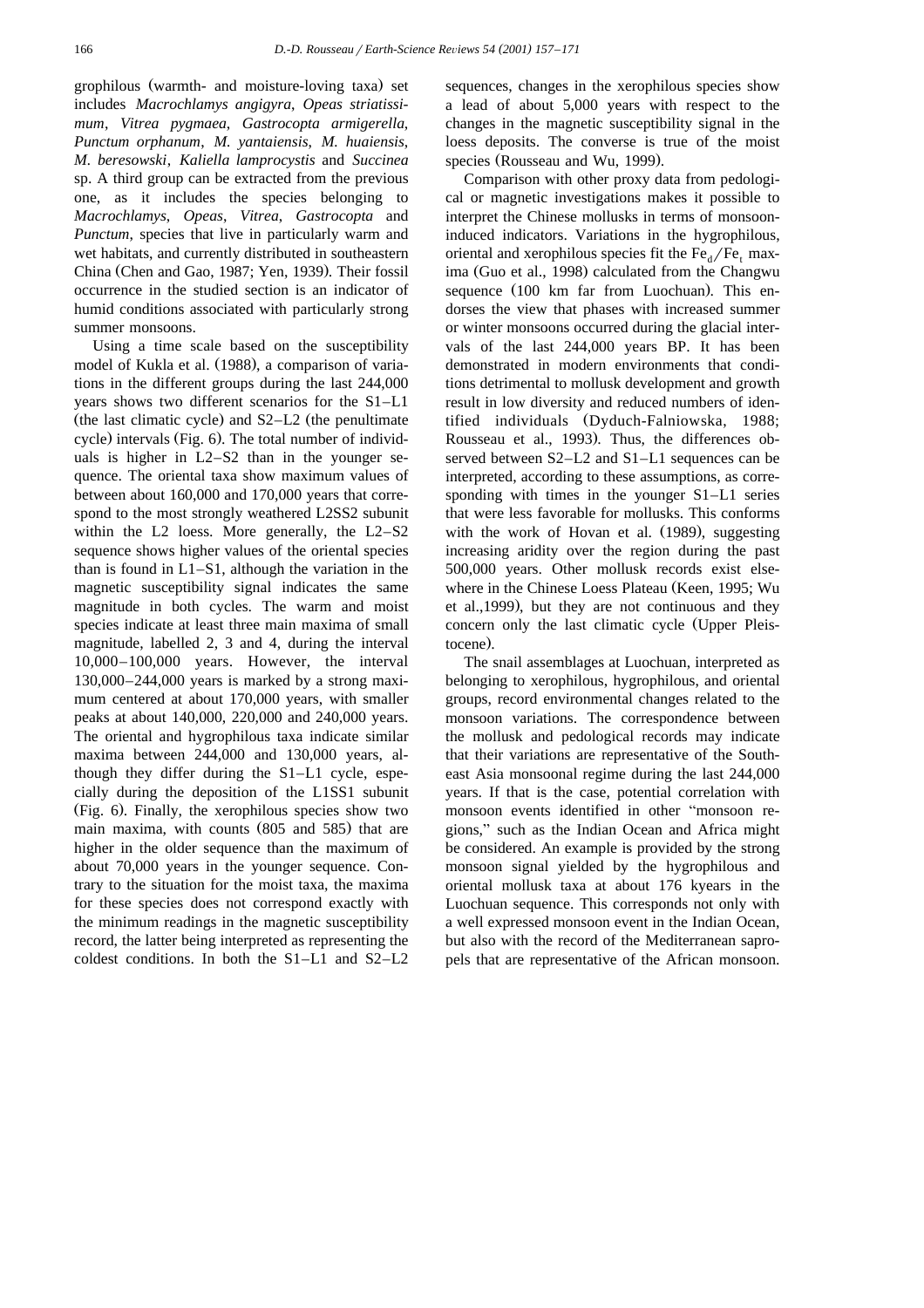

Fig. 6. Comparison of the mollusk variations at Luochuan (Chinese Loess Plateau) during the last two climatic cycles (last 250 kyears) (from Rousseau and Wu, 1999, modified) with other monsoon proxies from the Indian Ocea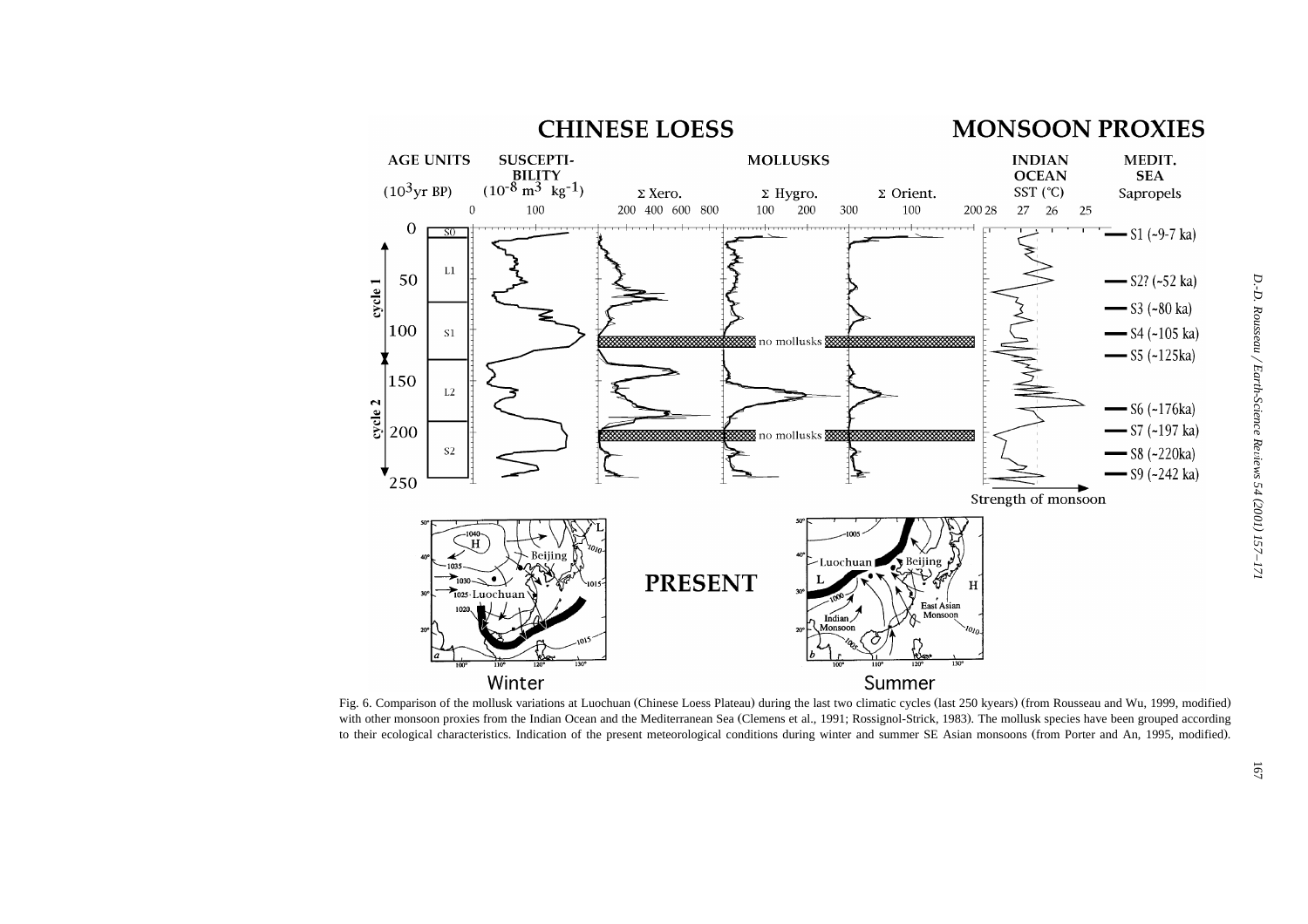In the Indian Ocean, Clemens et al. (1991) demonstrate a strong contrast in the sea surface temperature over this area at that time. In the Mediterranean, Sapropel S6 occurs at about 175 kyears (Rossignol-Strick, 1983), being one of the best developed in the last 600 kyears. Both indices suggest a strong monsoon signal (Masson et al., 2000) that fits the mollusk results well (Fig. 6). However, although such correspondence appears interesting, more investigations are needed before extrapolation can be undertaken with confidence over such great distances.

#### **5. Conclusions**

This review, although by no means exhaustive, is concerned with recent developments in loess biostratigraphy using mollusk assemblages. This discussion rests upon a framework provided by the investigations of the author as a means of presenting various aspects of the present state of the art. From a general point of view, new advances in loess biostratigraphy require high-resolution investigations and quasi-continuous records. The three examples presented in this paper clearly show how important the resolution is and what benefit may be gained from comparisons with several palaeoclimatic proxies. The last two examples also stress the importance of sufficiently long records for comparisons with other records or proxies. The first of these shows that comparison of mollusk records within a large domain allows us to recognize two main biogeographic regions, the boundaries of which varied to east and west during the Quaternary. The second example shows how comparison of the long mollusk record from China can form the basis of the reconstruction of the monsoonal regime during the last 250,000 years (Rousseau et al., 2000). It is further shown that the use of statistical methods such as correspondence analysis can provide distinct improvements, as is evident in the first example, although this is not always so, as indicated in the third example.

This review shows that mollusk faunas are not strictly identical from one cycle to another, and that they may display longitudinal and temporal variations. Their composition is an expression of both local and global climatic conditions. Thus, they contribute to a fuller understanding of stratigraphical events that represent the responses of the environment to climate and climatic change. At one site, a local ecostratigraphy may be proposed, based on the succession in the recognized assemblages, which can be related to a more general chronostratigraphy, including the interglacial–glacial cycles of Kukla (1977) and Kukla and Cilek (1996) or the  $\delta^{18}$ O SPECMAP chronology (Imbrie et al., 1984). In fact, if the occurrence of mollusk faunas belonging to particular biomes (biome being used in its basic biogeographical sense) is primarily due to decreased temperatures, a factor commonly invoked in the literature, important variations in the pleniglacial assemblages are responses to different precipitation regimes in the regions they occupied. The different examples presented in this paper support this interpretation although the studies cited come from different geographical contexts.

Recent advances in loess biostratigraphy offer a powerful tool that, according to the numerous sequences investigated, provide accurate and precise proxy data that cannot be ignored in any consideration of aeolian deposits as an indicator of global climatic change.

## **Acknowledgements**

I would like to thank all loess biostratigraphers for the numerous studies with which they have enriched the literature in both international and national journals, so demonstrating the universality of science! This is an impressive data set that remains inadequately appreciated. I would also like to thank my colleagues Ed Derbyshire and Ludwig Zöller for inviting me to the Bonn "Loessfest", providing me with the opportunity to develop this review, and also for their great patience in awaiting the delivery of my manuscript. I am also prompted, in considering loess biological indices, to express my thanks to three great scientists who greatly inspired me: J.J. Puisségur, V. Lozek and George Kukla, not forgetting, at the same time, all the loesss friends I have talked to in the conference room and the field. Last but not least, I must express my thanks to the French group (Christine Hatté, Pierre Antoine, Michel Fontune, Jean Sommé and Jean-Pierre Lautridou) who have worked with me for several years through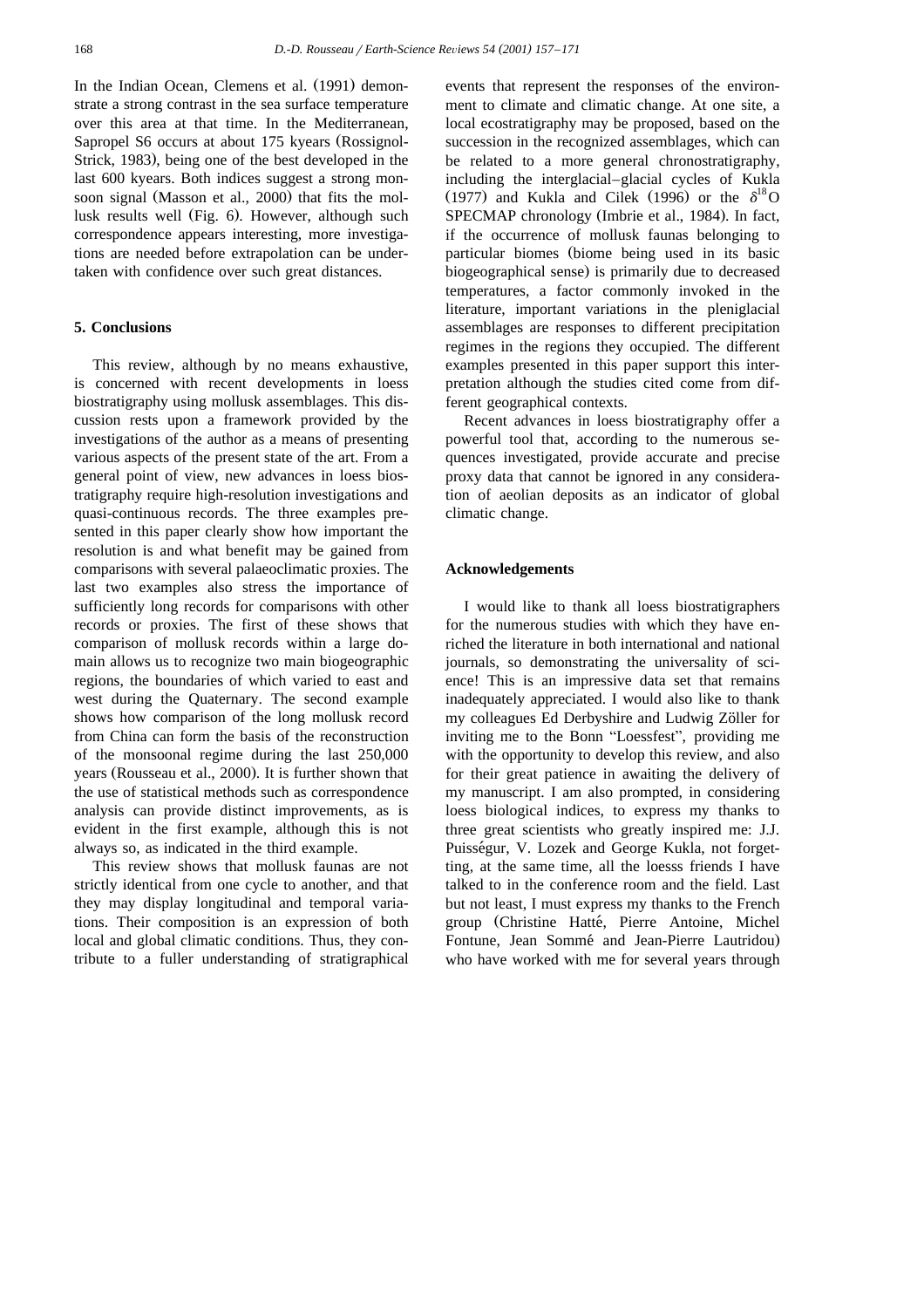EC or CNRS grants. Thanks are due also to Dominique Jolly, Rick Hoches and David Keen for improving the manuscript. This is ISEM contribution 2000-064.

## **References**

- Alexandrowicz, S.W., 1985. Molluscan assemblages of the Polish loess. Guide-Book of the International Symposium "Problems of the stratigraphy and the paleogeography of loesses". M. Curie Sklodowska Univ. Lublin, pp. 55–61.
- Alexandrowicz, S.W., 1986. Molluscan assemblages from a loess profile at Odonow (Malopolska Upland). Biul. Peryglacjalny 31, 7–15.
- Alexandrowicz, S.W., Butrym, J., Maruszczak, H., 1989. The malacofauna of the Younger and Older loess of the Przemysl region SE Poland. Folia Malacol. 3, 7–21.
- Andrews, J.T., 1987. The Late Wisconsin Glaciation and deglaciation of the Laurentide Ice Sheet. In: Ruddiman, W.F., Wright, H.E. (Eds.), North America and Adjacent Oceans during the Last Deglaciation—The Geology of North America. The Geological Society of America, Boulder, pp. 13–37.
- Bastin, B., 1969. Premiers résultats de l'analyse pollinique des loess en Belgique. Bull. Assoc. Fr. Etude Quat. 18, 3–11.
- Berger, A., 1979. Long term variations of daily insolation and Quaternary climatic changes. Am. Meteorol. Soc. 35, 2362– 2367.
- Berger, A., 1988. Milankovitch theory and climate. Rev. Geophys. 26, 624–657.
- Bouchud, J., Wernert, P., 1961. Remarques sur les formes des bois de Rennes recueillis dans les loess d'Achenheim, près de Strasbourg, et dans les stations paleolithiques du Sud-Ouest de ´ la France. C. R. Acad. Sci. 252, 579–581.
- Chen, D.N., Gao, J.X., 1987. Terrestria Mollusca: Economic Fauna Sinica of China. Science Press, Beijing, 186 pp.
- Chen, D.N., Lu, Y., An, Z., 1982. Snail assemblages in loess strata and their environmental implication. Proc. 3rd Nat. Quat. Conf. China (in Chinese). Science Press, Beijing, pp.  $7 - 15$ .
- Chen, D., Gao, J., Gao, F., Liu, T., 1985. Fossil snails and their environment. In: Press, C.O. (Ed.), Loess and the Environment. China Ocean Press, Beijing, pp. 1–251.
- Clemens, S., Prell, W., Murray, D., Shimmield, G., Weedon, G., 1991. Forcing mechanisms of the Indian Ocean monsoon. Nature 353, 720–725.
- Dyduch-Falniowska, A., 1988. Similarity, diversity and equitability of snail communities in lower mountain zone in the Tatra mountains. Folia Malacol. 1112, 7–28.
- Frankel, L., 1956. Pleistocene geology and paleoecology of parts of Nebraska and adjacent areas. Unpublished PhD Thesis, University of Nebraska Department of Geology, 1–297.
- Frankel, L., 1956b. Value of mollusks in the zonation of the "Peorian" loess of Nebraska. J. Paleontol. 30, 1158.
- Frenzel, B., 1964. Zur Pollenanalyse von Lössen. Eiszeitalter Ggw. 15, 5–39.
- Frenzel, B., 1987. On the vegetation of the Glacial Loess-Steppe in Europe and on its bioproduction. In: Liu, T. (Ed.), Aspects of Loess Research. China Ocean Press, Beijing, pp. 107–120.
- Gerasimenko, N., 1988. Vegetation dynamics of the Kyis loess Plain in the Late Pleistocene. Ukr. Bot. J. 45, 43–48.
- Grossu, A., 1957. Considérations paléoécologiques et biogéographiques sur les mollusques trouvés au cours de fouilles archéologiques et dans les couches de loess. Acad. Repub. Pop. Rom. 4, 373–376.
- Guo, Z.T., Liu, T.S., Fedoroff, N., Wei, L.Y., Ding, Z.L., Wu, N.Q., Lu, H.Y., Jiang, W.Y., An, Z.S., 1998. Climate extremes in loess of China coupled with the strength of deepwater formation in the North Atlantic. Global Planet. Change 18, 113–128.
- Heim, J. et al., 1982. Achenheim: une séquence type des loess du Pléistocene moyen et supérieur. Bull. Assoc. Fr. Etude Quat. 10–11, 147–159.
- Hovan, S.A., Rea, D.K., Pisias, N.G., Shackleton, N.J., 1989. A direct link between the China loess and marine  $\delta^{18}O$  records: aelian flux to the north Pacific. Nature 340, 296–298.
- Hughes, T., 1987. Ice dynamics and deglaciation models when ice sheets collapsed. In: Ruddiman, W.F., Wright, H.E. (Eds.), North America and Adjacent Oceans during the Last Deglaciation—The Geology of North America. The Geological Society of America, Boulder, pp. 183–220.
- Imbrie, J., Hays, J.D., Martinson, D.G., McIntyre, A., Mix, A.C., Morley, J.J., Pisias, N.G., Prell, W.L., Shackleton, N.J., 1984. The orbital theory of Pleistocene climate: support from a revised chronology of the Marine <sup>18</sup>O record. In: Berger, J.I.A., Hays, J., Kukla, G., Saltzman, B. (Eds.), Milankovitch and Climate. Reidel, Dordrecht, pp. 269–305.
- Joussaume, S., 1989. Simulations du climat du dernier maximum glaciaire à l'aide d'un modèle de circulation générale de l'atmosphere incluant une modelisation du cycle des isotopes ` ´ de l'eau et des poussières d'origine désertique. Sciences Thesis, Université Pierre et Marie Curie, Paris VI, 507 pp.
- Keen, D.H., 1995. Molluscan assemblages from the loess of north central China. Quat. Sci. Rev. 14, 699–706.
- Kovanda, J., 1979. The snail *Vertigo heldi* (Clessin, 1877) from the base of the youngest loesses of Dolni Vestonice (southern Moravia). Vestn. Ustred. Ustavu Geol. 54, 119-124.
- Krolopp, E., 1995. Palaeoecological reconstruction of the Late Pleistocene, based on loess malacofauna in Hungary. GeoJournal 36, 213–222.
- Kukla, G., 1975. Loess stratigraphy of Central Europe. In: Butzer, K.W., Isaac, G.L. (Eds.), After the Australopithecines. Mouton, The Hague, pp. 99–188.
- Kukla, G., 1977. Pleistocene land–sea correlations: 1. Europe. Earth-Sci. Rev. 13, 307–374.
- Kukla, G., Cilek, V., 1996. Plio–Pleistocene megacycle: record of climate and tectonics. Palaeogeogr., Palaeoclimatol., Palaeoecol. 120, 171–194.
- Kukla, G., Heller, F., Liu, X.M., Xu, T.C., Liu, T.S., An, Z.S., 1988. Pleistocene climates in China dated by magnetic susceptibility. Geology 16, 811–814.
- Lautridou, J.P., 1985. Le cycle périglaciaire Pléistocène en Europe du Nord-Ouest et plus particulièrement en Normandie. Thèse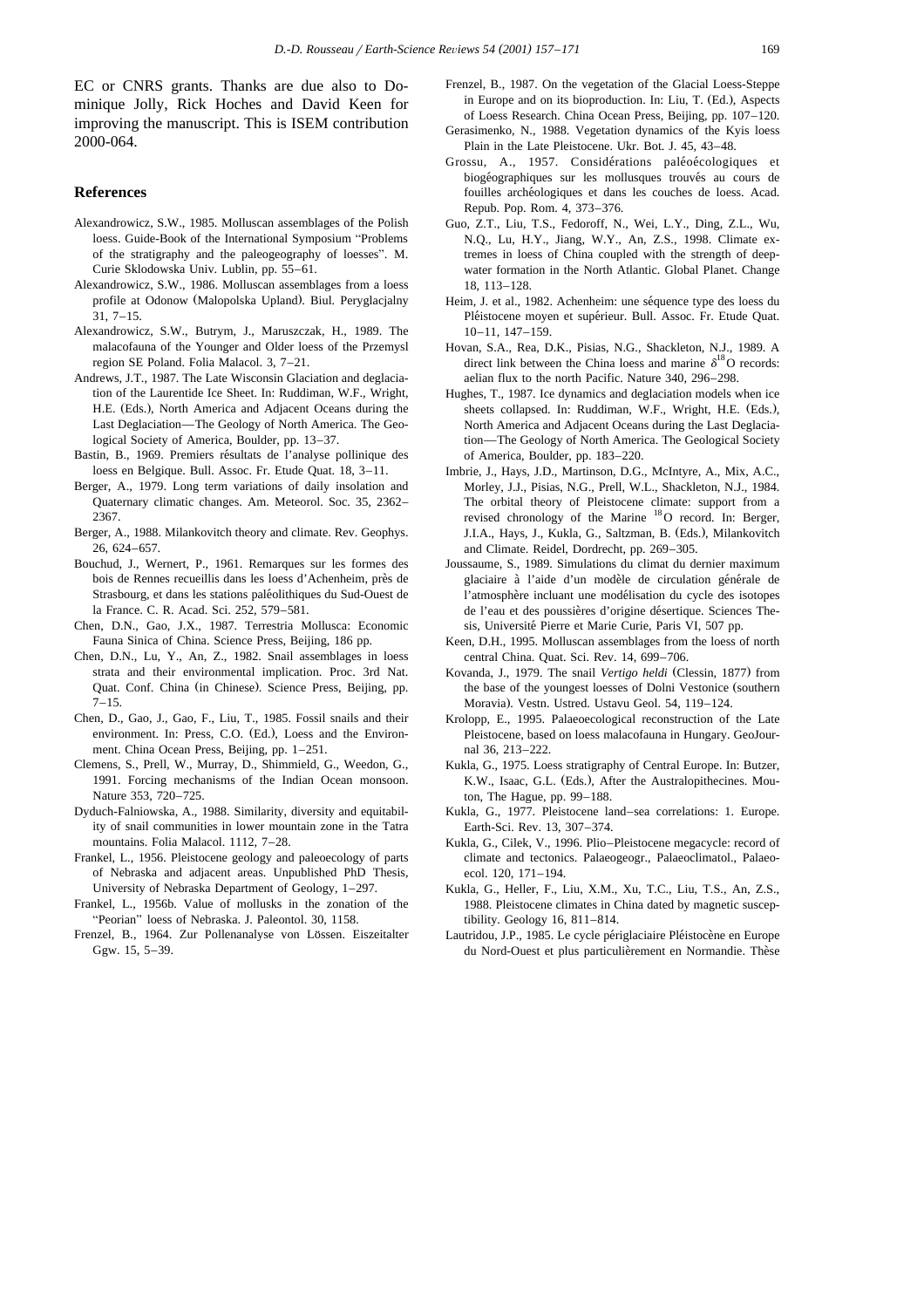Doctorat Etat Université Caen, Centre Géomorphologie Caen, 908 pp.

- Lautridou, J.P., Sommé, J., 1981. L'extension des niveaux repères periglaciaires a grandes fentes de gel de la stratigraphie du ´ ` Pléistocène récent dans la France du Nord-Ouest. Biul. Peryglacjalny 28, 179–185.
- Leonard, A.B., 1952. Illinoian and Wisconsinan molluscan faunas in Kansas. Univ. Kans. Paleontol. Contrib. 4, 1–38.
- Leonard, A.B., 1959. Handbook of Gastropods in Kansas. Univ. Kansas, Mus. Nat. History Publication, Topeka, Kansas, vol. 20, pp. 1–224.
- Lozek, V., 1964. Quatärmollusken der Tschechoslowakei, vol. 31, Verlag der Tschechoslowakischen Akademie der Wissenschaften, Praha, 374 pp.
- Lozek, V., 1965. The loess environment in Central Europe. In: Schultz, C.B., Frye, J.C. (Eds.), Loess and Related Eolian Deposits of the World. Lincoln Univ. Press, pp. 67–80.
- Lozek, V., 1966. A loess series with three interglacials near Dolni Kounice. Vestn.  $\ddot{U}\ddot{U}G$  41, 203–207.
- Lozek, V., 1968. The loess environment in Central Europe. In: Schultz, C.S., Frye, J.C. (Eds.), Loess and Related Eolian Deposits of the World. Proc. 7th INQUA Congr., Boulder 1965, vol. 12, University Nebraska Press, Lincoln, Nebraska, pp. 67–80.
- Lozek, V., 1969. Le loess et les formations assimilées: corrélation entre l'Europe centrale et la France par la faune de mollusques. Études sur le Quaternaire dans le monde. VIII Congrès INQUA Paris, pp. 597–606.
- Lozek, V., 1990. Molluscs in Loess, their paleoecological significance and role in geochronology—principles and methods. Quat. Int. 7/8, 71-79.
- Masson, V., Braconnot, P., Cheddadi, R., Marchal, O., de Noblet, N., 2000. Simulation of intense monsoons under glacial conditions. J. Geophys. Res. 27, 1747–1750.
- Mazenot, G., 1951. La faune malacologique des deux loess d'Ars (Ain). C. R. Somm. Soc. Géol. Fr. 12, 199-200.
- Mazenot, G., 1953. Révision de la faune malacologique du loess du Bas-Dauphiné et de ses abords. Soc. Linn. Lyon 7, 171-176.
- Mazenot, G., 1956. Recherches sur les faunes malacologiques du loess récent würmien et de divers limons terrestres holocènes dans le sud-est de la France. Soc. Linn. Lyon  $1/2/3$ , 9–85.
- Mazenot, G., 1957. Nouvelles recherches pétrographiques et malacologiques sur loess et limons de basse-provence. Soc. Linn. Lyon 10, 271–281.
- Mazenot, G., 1959. Présence du loess fossilifère würmien en amont des moraines internes, dans les collines du Bas-Dauphiné, à l'Est de Lyon. Bull. Mens. Soc. Linn. Lyon 10, 309–311.
- Mazenot, G., Cailleux, A., 1957. Cryoturbations et loess würmien de l'aérogare d'Orly. Bull. Soc. Geol. Fr. 7, 853-860.
- Pecsi, M., 1990. Loess is not just the accumulation of dust. Quat. Int.  $7/8$ ,  $1-21$ .
- Porter, S., An, Z.S., 1995. Correlation between climate events in the North Atlantic and China during the last glaciation. Nature 375, 305–308.
- Preece, R.C., 1990. The molluscan fauna of the Late Devensian loess from Reculver, Kent. J. Conchol. 33, 295–297.
- Puisségur, J.J., 1976. Mollusques continentaux quaternaires de Bourgogne: significations stratigraphiques et climatiques. Rapports avec d'Autres Faunes Boréales de France. Mémoires Géologiques de l'Université de Dijon, vol. 3, Centre de paléogéographie et de paléobiologie évolutives, Dijon, 241 pp.
- Puisségur, J.J., 1978. Les mollusques des séries loessiques à Achenheim. Rech. Geogr. Strasbourg 7, 71–96.
- Rossignol-Strick, M., 1983. African monsoons, an immediate climate response to orbital insolation. Nature 303, 46–49.
- Rousseau, D.D., 1986. Intérêt paléobiogéographique de *Pupilla loessica* Lozek et de *Vallonia tenuilabris* (A. Braun) pour le Pléistocène Ouest-européen. C. R. Acad. Sci. Paris 303 (II), 257–262.
- Rousseau, D.D., 1987a. New approach to the Pleistocene land snails. In: French, H.M., Pecsi, M. (Eds.), Loess and Periglacial Phenomena. Hungarian Academy of Sciences, Budapest, pp. 151–163.
- Rousseau, D.D., 1987b. Paleoclimatology of the Achenheim series (middle and upper Pleistocene, Alsace, France): a malacological analysis. Palaeogeogr., Palaeoclimatol., Palaeoecol. 59, 293–314.
- Rousseau, D.D., 1989. Reponses des malacofaunes terrestres Qua- ´ ternaires aux contraintes climatiques en Europe septentrionale. Palaeogeogr., Palaeoclimatol., Palaeoecol. 69, 113–124.
- Rousseau, D.D., 1990. Statistical analyses of loess molluscs for paleoecological reconstructions. Quat. Int.  $7/8$ ,  $81-89$ .
- Rousseau, D.D., 1991. Climatic transfer function from Quaternary molluscs in European loess deposits. Quat. Res. 36, 195–209.
- Rousseau, D.D., Kukla, G., 1994. Late Pleistocene climate record in the Eustis loess section, Nebraska, based on land snail assemblages and magnetic susceptibility. Quat. Res. 42, 176– 187.
- Rousseau, D.D., Puissegur, J.J., 1988. Analyse de la malacofaune ´ continentale. In: Tuffreau, A., Sommé, J. (Eds.), Le gisement Paléolithique Moyen de Biache-Saint-Vaast. Mémoires de la Société Préhistorique Française, vol. 21, pp. 89-102.
- Rousseau, D.D., Puisségur, J.J., 1990. A 350,000 years climatic record from the loess sequence of Achenheim, Alsace, France. Boreas 19, 203–216.
- Rousseau, D.D., Wu, N.Q., 1997. A new molluscan record of the monsoon variability over the past 130,000 yr in the Luochuan loess sequence, China. Geology 25, 275–278.
- Rousseau, D.D., Wu, N.Q., 1999. Mollusk record of monsoon variability during the L2–S2 cycle in Luochuan loess sequence, China. Quat. Res. 52, 286–292.
- Rousseau, D.D., Puisségur, J.J., Lautridou, J.P., 1990. Biogeography of the Pleistocene Pleniglacial malacofaunas in Europe. Palaeogeogr., Palaeoclimatol., Palaeoecol. 80, 7–23.
- Rousseau, D.D., Limondin, N., Puissegur, J.J., 1993. Holocene ´ environmental signals from mollusk assemblages in Burgundy (France). Quat. Res. 40, 237–253.
- Rousseau, D.D., Wu, N.Q., Guo, Z.T., 2000. The terrestrial mollusks as new indices of the Asian paleomonsoons in the Chinese loess plateau. Global Planet. Change 26, 199–206.
- Sala, B. (Ed.), 1990. Loess Fauna in Deposits of Shelters and Caves in the Veneto Region and Examples in other Region of Italy. Gutenberg, Milano, pp. 139–149.